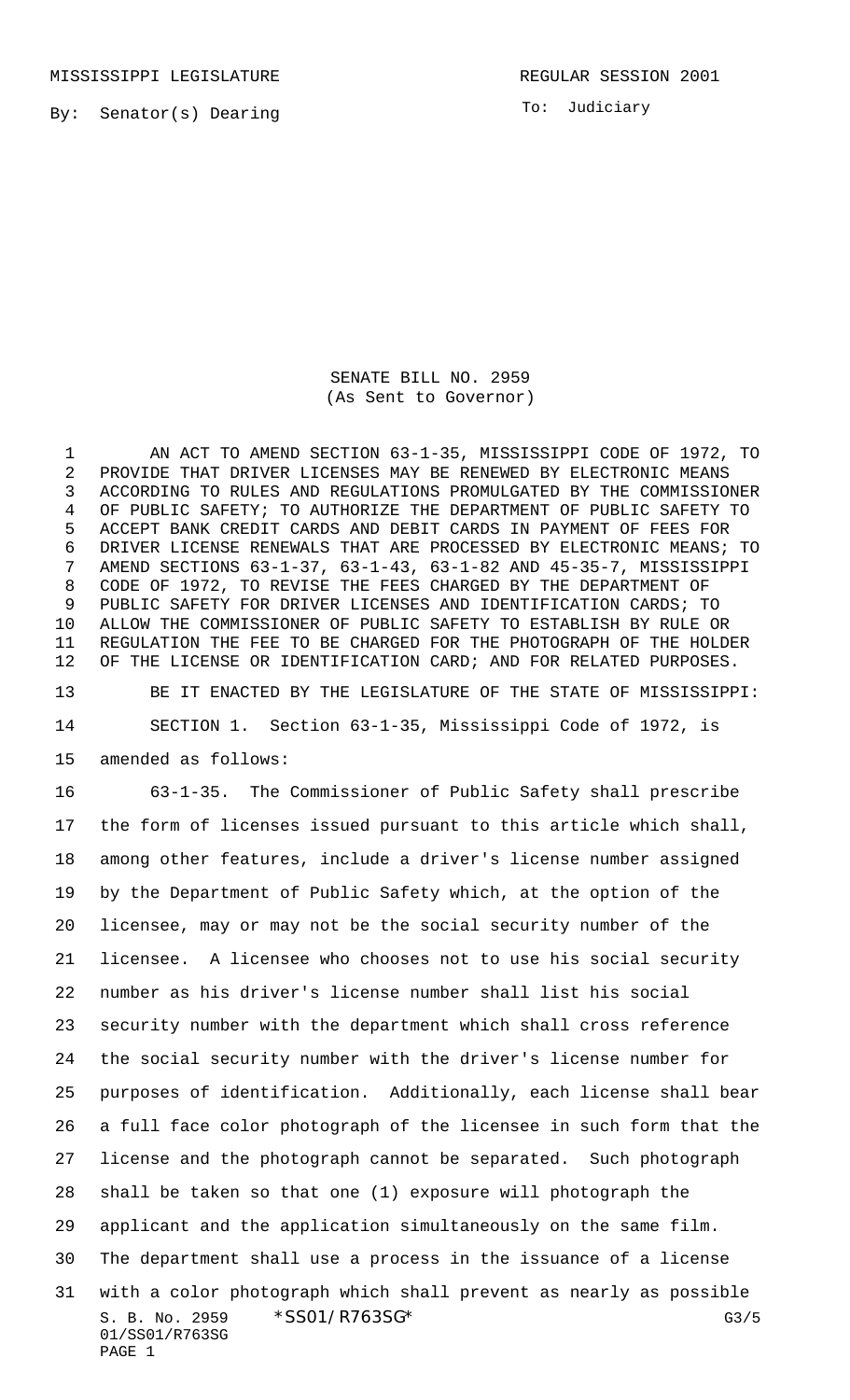any alteration, counterfeiting, duplication, reproduction, forging or modification of such license or the superimposition of a photograph without ready detection. Such photograph shall be replaced **\* \* \*** by the department at the time of renewal. Driver licenses, including photographs appearing thereon, may be renewed by electronic means according to rules and regulations promulgated by the commissioner. The Department of Public Safety may accept bank credit cards and debit cards in payment of fees for driver license renewals that are processed by electronic means and, if authorized by general law, may charge an additional fee for the use of such cards. SECTION 2. Section 63-1-37, Mississippi Code of 1972, is amended as follows: 63-1-37. In the event that a license or temporary driving

 permit issued under the provisions of this article is lost or destroyed, the licensee shall obtain from the commissioner a duplicate copy thereof and shall pay a fee in the amount of Three 49 Dollars (\$3.00) plus the applicable photograph fee therefor. The license or permit shall be marked "Duplicate."

 SECTION 3. Section 63-1-43, Mississippi Code of 1972, is amended as follows:

 63-1-43. (1) The fee for receiving the application and issuing the driver's or operator's license and the fee for renewing the license shall be Eighteen Dollars (\$18.00) plus the applicable photograph fee for each applicant for a four-year license and Three Dollars (\$3.00) plus the applicable photograph fee for each applicant for a one-year license. All originals and renewals of regular operators' licenses shall be in compliance with Section 63-1-47.

 (2) The fee for receiving the application and issuing a motorcycle endorsement shall be Five Dollars (\$5.00). Motorcycle endorsements shall be valid for the same period of time as the applicant's operator's license.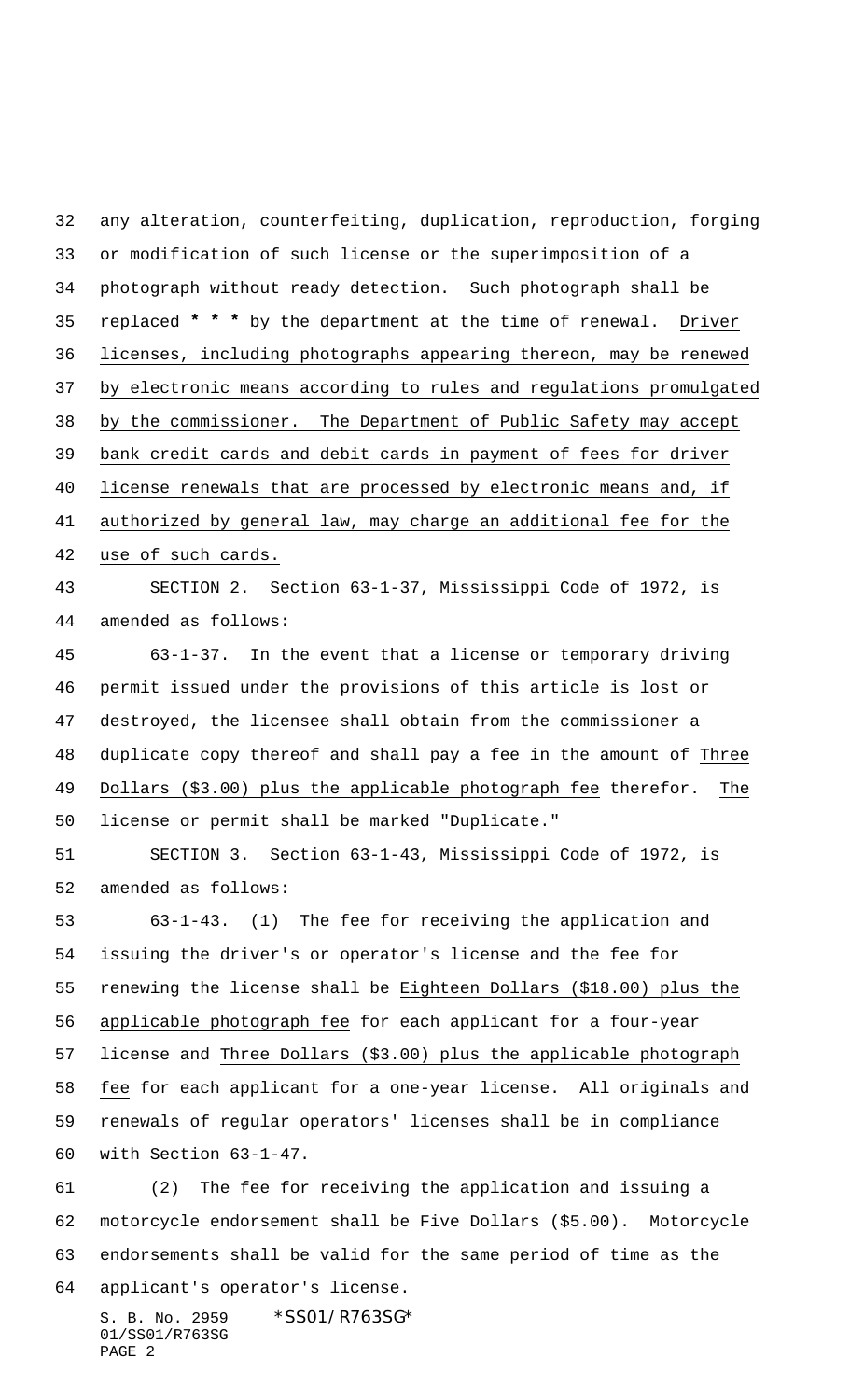(3) The fee for receiving the application and issuing a restricted motorcycle operator's license and the fee for renewing such license shall be Eleven Dollars (\$11.00) plus the applicable photograph fee. All originals and renewals of restricted motorcycle licenses shall be valid for a period of four (4) years, in compliance with Section 63-1-47.

 (4) From and after January 1, 1990, every person who makes application for an original license or a renewal license to operate a vehicle as a common carrier by motor vehicle, taxicab, passenger coach, dray, contract carrier or private commercial carrier as such terms are defined in Section 27-19-3, except for those vehicles for which a Class A, B or C license is required under Article 2 of this chapter, shall, in lieu of the regular driver's license above provided for, apply for and obtain a Class D commercial driver's license, the fee for which shall be Twenty-three Dollars (\$23.00) plus the applicable photograph fee for a period of four (4) years; provided, however, except as required under Article 2 of this chapter, no driver of a pickup truck shall be required to have a commercial license regardless of the purpose for which the pickup truck is used.

 All originals and renewals of commercial licenses issued under this section shall be valid for a period of four (4) years, in compliance with Section 63-1-47. Only persons who operate the above-mentioned vehicles in the course of the regular and customary business of the owner shall be required to obtain a Class D commercial operator's license, and persons operating such vehicles for private purposes or in emergencies shall not be required to obtain such license.

S. B. No. 2959 \* SS01/R763SG\* 01/SS01/R763SG PAGE 3 (5) The Commissioner of Public Safety, by rule or regulation, shall establish a driver's license photograph fee which shall be the actual cost of the photograph rounded off to 96 the next highest dollar. Monies collected for the photograph fee shall be deposited into a special photograph fee account which the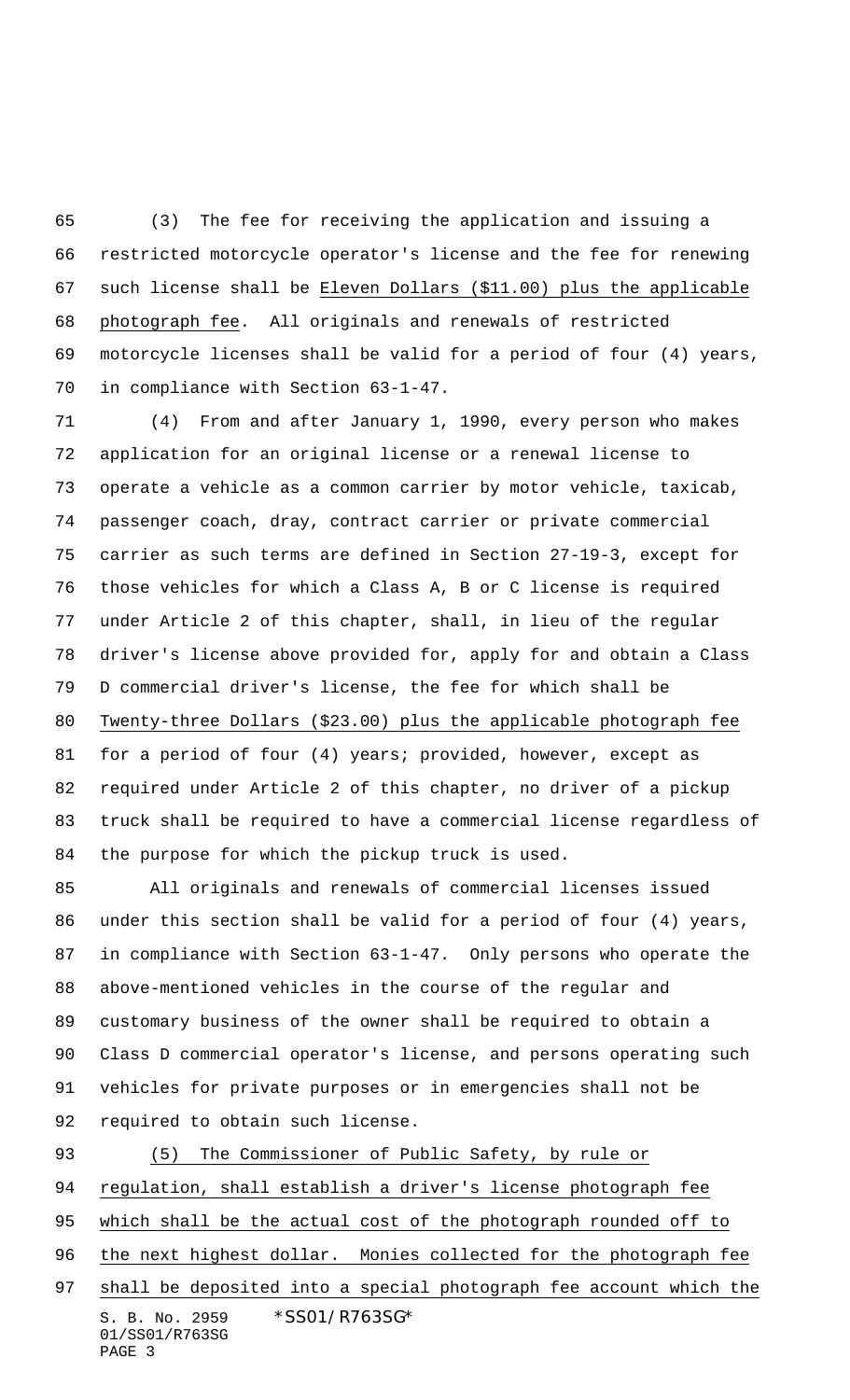Department of Public Safety shall use to pay the actual cost of producing the photographs. Any monies collected in excess of the actual costs of the photography shall be deposited to the general 101 fund of the State of Mississippi. SECTION 4. Section 63-1-82, Mississippi Code of 1972, is amended as follows: 63-1-82. (1) Each commercial driver's license shall be marked "Commercial Driver's License" or "CDL," and shall, to the maximum extent practicable, be tamper proof. Each such license shall include thereon, but not be limited to, the following information: (a) The name and residential address of the licensee; (b) The licensee's color photograph; (c) A physical description of the licensee, including his sex, height, weight, eye and hair color; (d) The licensee's date of birth; (e) Except for a nonresident commercial driver's 115 license, the licensee's social security number; and any other identifying information which the Commissioner of Public Safety, by rule or regulation, determines necessary and essential for the purposes of complying with the provisions of this article; (f) The licensee's signature; (g) The class or type of commercial motor vehicle or vehicles which the licensee is authorized to drive together with 122 any endorsements or restrictions; 123 (h) The name of this state; and (i) The dates between which the license is valid. (2) The holder of a valid commercial driver's license may drive all vehicles in the class for which that license is issued and all lesser classes of vehicles, including any vehicle for which an operator's license or commercial driver's license issued under Article 1 of this chapter authorizes a person to drive.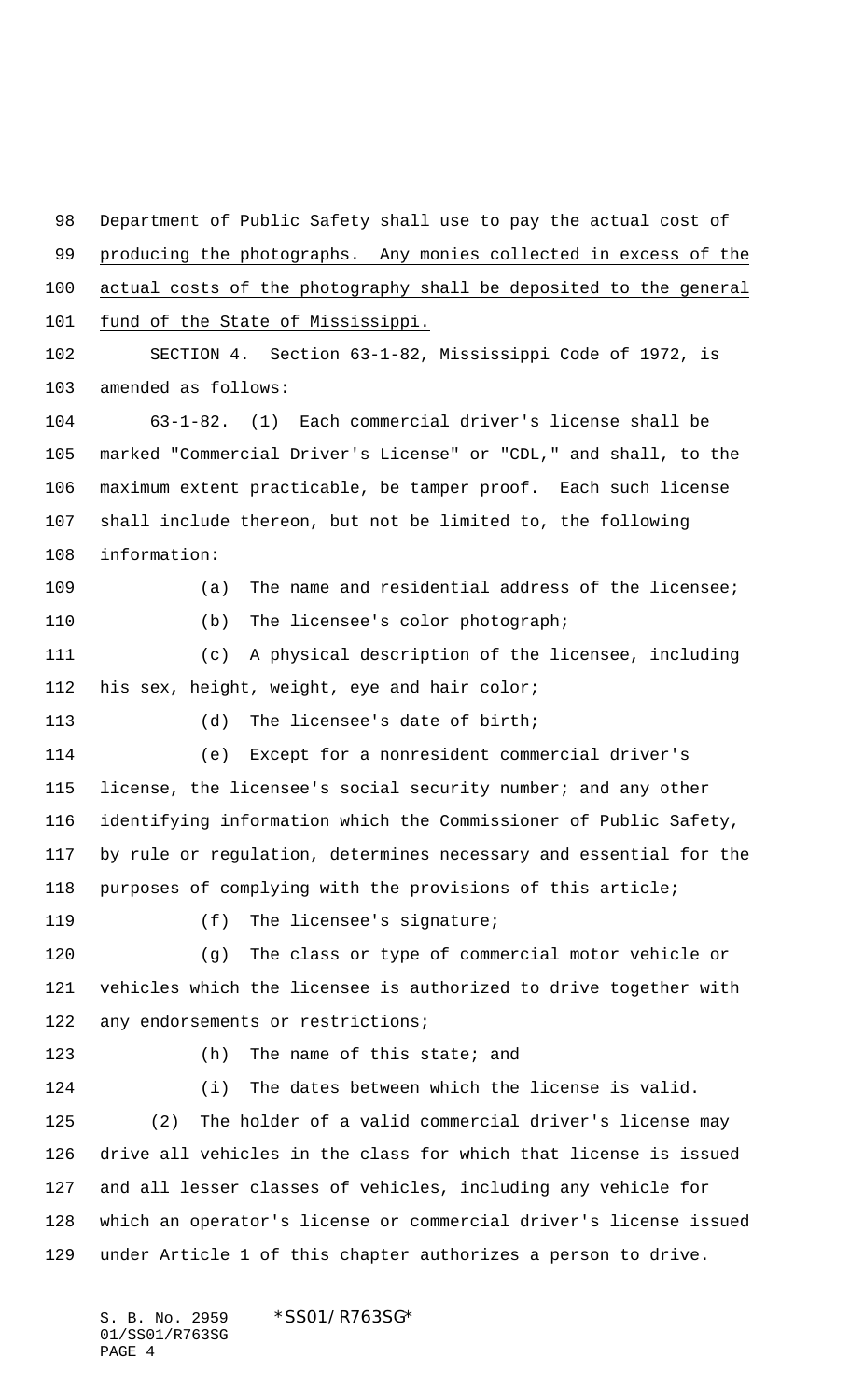However, vehicles which require an endorsement may not be driven unless the proper endorsement appears on the license.

 (3) Commercial driver's licenses may be issued with the following classifications:

 (a) Class A. Any combination of vehicles with a gross vehicle weight rating of twenty-six thousand one (26,001) pounds or more, provided the gross vehicle weight rating of the vehicle or vehicles being towed is in excess of ten thousand (10,000) pounds;

 (b) Class B. Any single vehicle with a gross vehicle weight rating of twenty-six thousand one (26,001) pounds or more, and any such vehicle towing a vehicle not in excess of ten thousand (10,000) pounds;

 (c) Class C. Any single vehicle with a gross vehicle weight rating of less than twenty-six thousand one (26,001) pounds or any such vehicle towing a vehicle with a gross vehicle weight rating not in excess of ten thousand (10,000) pounds comprising: (i) Vehicles designed to transport sixteen (16) or

148 more passengers, including the driver; and

 (ii) Vehicles used in the transportation of hazardous materials which are required to be placarded under the Hazardous Materials Transportation Act, 49 USCS Appx., Section 1801 et seq.; and

 (d) Class D. All other vehicles or combination of vehicles which are not included in Class A, Class B or Class C and for which a commercial license is required to be issued as provided by Section 63-1-43, Mississippi Code of 1972.

 (4) Commercial driver's licenses may be issued with the following endorsements and restrictions:

 (a) "H" authorizes the driver to drive a vehicle 160 transporting hazardous materials;

 (b) "K" restricts the driver to vehicles not equipped with air brakes;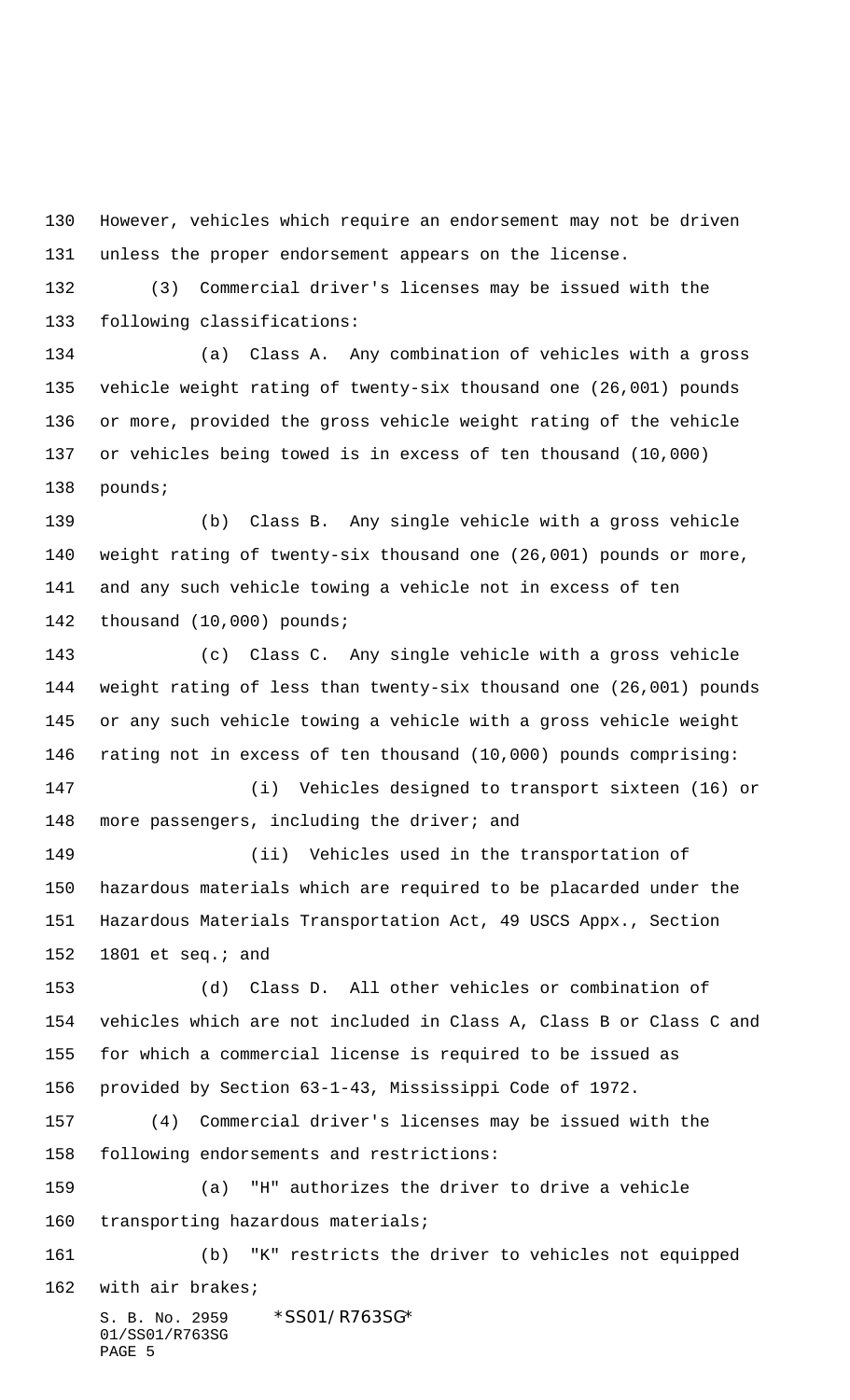(c) "T" authorizes driving double and triple trailers; (d) "P" authorizes driving vehicles carrying passengers;

 (e) "N" authorizes driving tank vehicles; and (f) "X" represents a combination of hazardous materials and tank vehicle endorsements.

 (g) "S" restricts the driver to school buses being operated for the purpose of transporting pupils to and from school or to school-related functions and/or to all other vehicles not requiring a commercial driver's license.

 (5) Before issuing a commercial driver's license, the Commissioner of Public Safety shall obtain driving record information through the Commercial Driver License Information System.

 (6) Within ten (10) days after issuing a commercial driver's license, the Commissioner of Public Safety shall notify the Commercial Driver License Information System of that fact, providing all information required to ensure identification of the person.

 (7) The fee charged for the issuance of each original and each renewal of a Class A, B or C commercial driver's license shall be Thirty-eight Dollars (\$38.00) plus the applicable photograph fee. In addition, a fee of Five Dollars (\$5.00) shall be charged for each endorsement or restriction entered on a commercial driver's license under subsection (4) of this section. However, the fee charged for each original and renewal of a commercial driver's license with an "S" restriction shall be the same as the fee for a Class D commercial driver's license in addition to all application fees.

 (8) If a commercial driver instruction permit or commercial driver's license is lost or destroyed, or if the holder of a commercial driver's license changes his name, mailing address or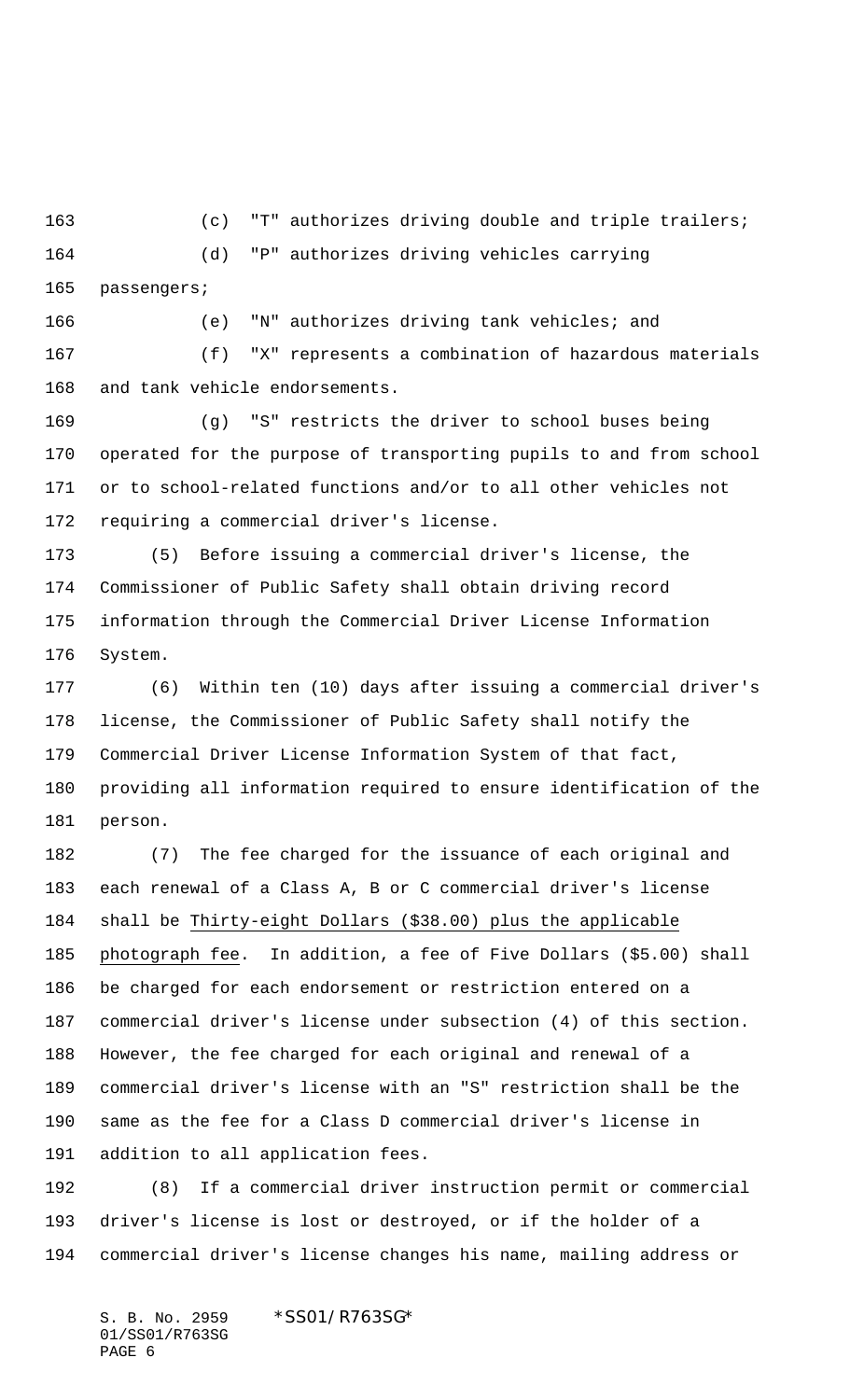residence, an application for a duplicate permit or license shall be made as provided by Section 63-1-37, Mississippi Code of 1972.

 (9) All commercial driver's licenses issued under the provisions of this article shall be issued for a period of not more than four (4) years and shall expire at midnight on the last day of the licensee's month of birth.

 (10) Every person applying for renewal of a commercial driver's license shall complete the application form required by Section 63-1-81, Mississippi Code of 1972, providing updated information and required certifications and paying the appropriate fees. If the applicant wishes to retain a hazardous materials endorsement, the written test for a hazardous materials endorsement must be taken and passed.

 (11) The Commissioner of Public Safety, by rule or regulation, shall establish a driver's license photograph fee which shall be the actual cost of the photograph rounded off to the next highest dollar. Monies collected for the photograph fee shall be deposited into a special photograph fee account which the Department of Public Safety shall use to pay the actual cost of producing the photographs. Any monies collected in excess of the actual costs of the photography shall be deposited to the General Fund of the State of Mississippi.

 SECTION 5. Section 45-35-7, Mississippi Code of 1972, is amended as follows:

 45-35-7. (1) Except as provided in subsection (3) of this section, each applicant for an original identification card issued pursuant to this chapter who is entitled to issuance of such a card shall be issued a four-year card. Each card shall expire at midnight on the last day of the cardholder's birth month.

 (2) Except as provided in subsection (3) of this section, all renewal identification cards shall be for four-year periods and may be renewed any time during the birth month of the cardholder upon application and payment of the required fee.